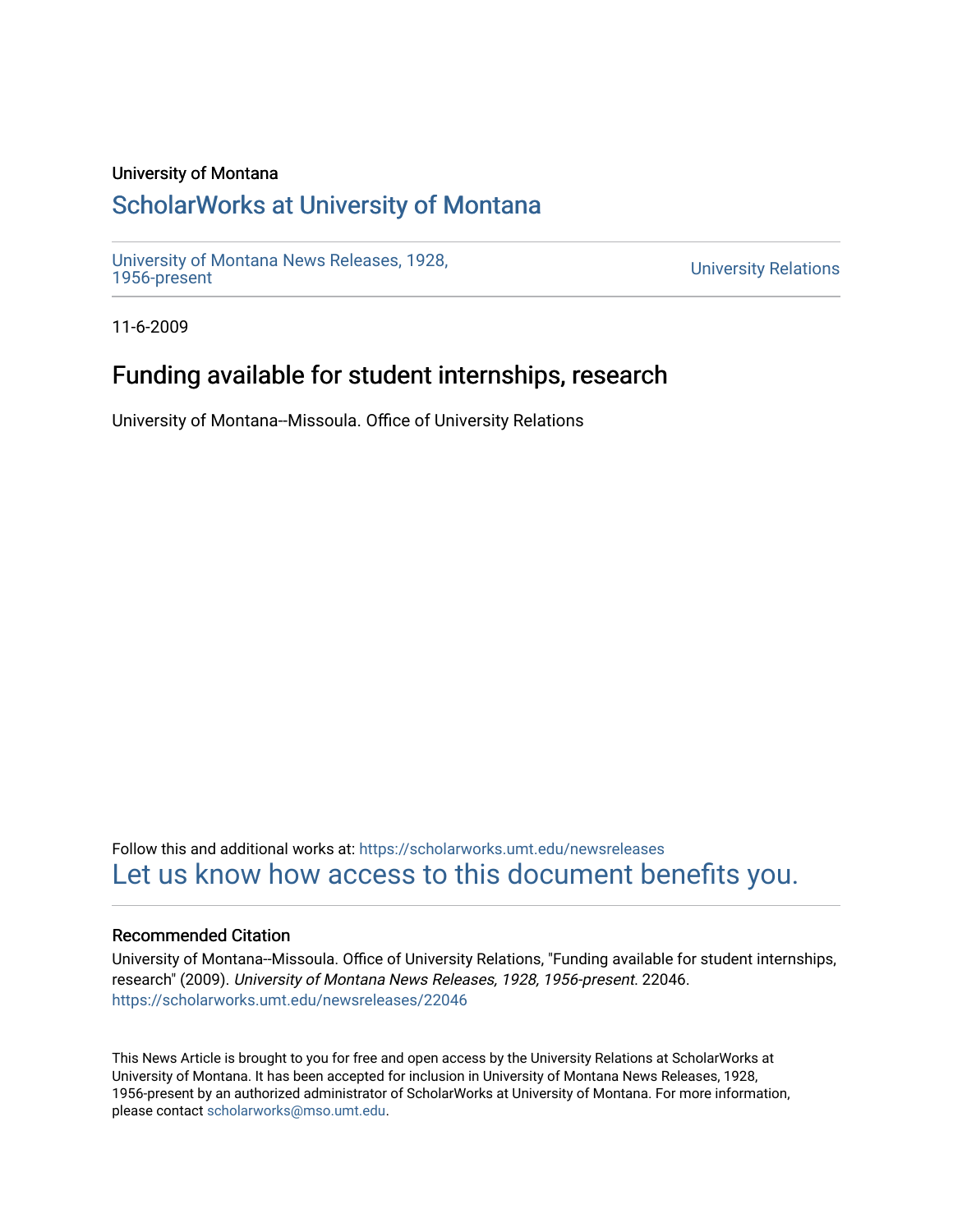

UNIVERSITY RELATIONS • MISSOULA, MT 59812 • 406.243.2522 • FAX: 406.243.4520

# VEWS RELEASE

Nov. 6, 2009

**Contact:** Deena Mansour, project manager, Maureen and Mike Mansfield Center, 406-243- 2713, [deena.mansour@mso.umt.edu](mailto:deena.mansour@mso.umt.edu).

### **FUNDING AVAILABLE FOR STUDENT INTERNSHIPS, RESEARCH**

### **MISSOULA -**

The Public Policy and Leadership Initiative of the Maureen and Mike Mansfield Center at The University of Montana offers internship and research awards to both undergraduate and graduate students.

Grant amounts range from \$500 to \$2,500 and will be awarded for use by UM students during 2010 Wintersession and spring and summer semesters. Applications are due in the Mansfield Center by 5 p.m. Tuesday, Dec. 1. Awardees will be contacted by Monday, Dec. 14, and posted on the center's Web site.

The Public Policy and Leadership Initiative fosters civic responsibility in future leaders and furthers civil dialogue on domestic policy considerations. The program emphasizes the global nature of responsible decision-making, the ethical imperatives of leadership and the skills necessary for careful policy analysis and development.

Grants will be made in two areas:

- п **Internships:** Students must already have a specific internship in mind to which the funds would be applied and can consult with their departments or the Mansfield Center for relevant opportunities.
- **Research:** Students must have sufficient background in the discipline of the major to conduct ٠ meaningful research and the ability to develop and carry out a research project under the